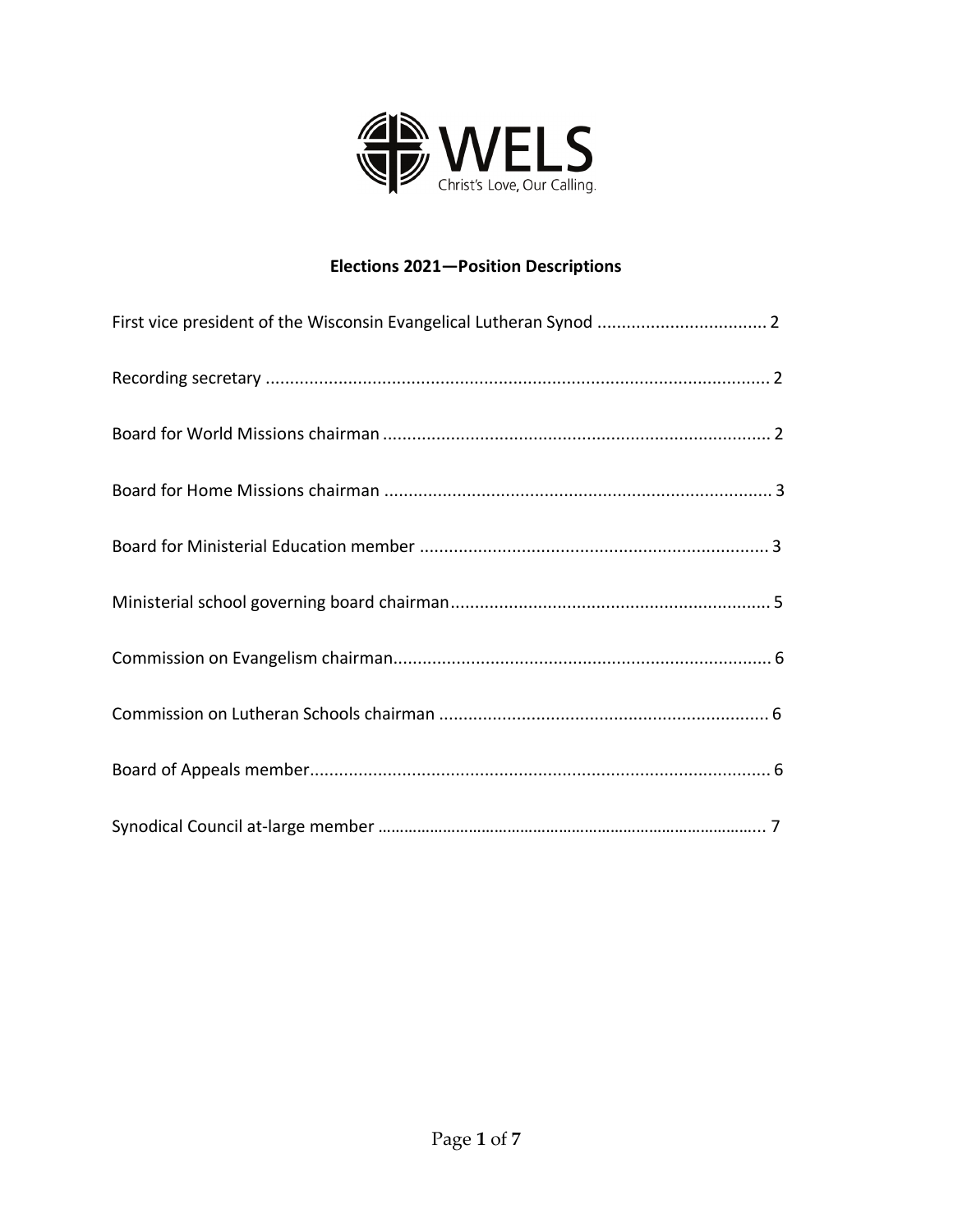### **First vice president of the Wisconsin Evangelical Lutheran Synod (to be nominated by delegates at the 2021 synod convention)**

<span id="page-1-0"></span>The first vice president of the Wisconsin Evangelical Lutheran Synod must be a parish pastor. He is elected for a four-year term with no limit on the number of terms. The office is part time. The first vice president assists the president and carries out such assignments the president may assign and those prescribed in the [bylaws of the synod.](https://synodadmin.welsrc.net/download-synodadmin/official-synod-reports/?wpdmdl=3263&ind=1569592204802) He serves on the Conference of Presidents, as the non-voting ex-officio vice chairman of the Synodical Council, and as an advisory member of the Commission on Inter-Church Relations. He serves as acting president whenever the president is prevented from discharging his duties and, in case of a vacancy in the presidency, serves as president until the next synod convention.

#### **Recording secretary (to be nominated by delegates at the 2021 synod convention)**

The recording secretary is elected for a four-year term with no limit on the number of terms. He may hold no other synodical office at the same time. At the direction of the president, the recording secretary gives notice of each convention of the synod by publication in *Forward in Christ* and suitable electronic means. He sees to it that the list of voting delegates is also published in the same ways. The recording secretary determines the number and category of synod convention delegates allotted by district and notifies the district secretaries of those numbers. He notifies those who have been elected to office at the synod convention no later than 14 days after the close of the convention. The recording secretary serves as secretary to and an advisory member of the Conference of Presidents. He also serves as chairman of the synod's Nominating Committee. With the approval of the president, the recording secretary may appoint assistants in carrying out his assignments as he deems necessary.

## **Board for World Missions chairman**

The chairman of the Board for World Missions shall be a pastor elected by the synod for a term of four years. He may succeed himself twice for a total of 12 years of service. His duties shall include serving as moderator at board meetings and teleconferences, calling special meetings, and collaborating with the administrator in setting up the meeting agenda. He is responsible and accountable to the board and to the Synodical Council through the president. The chairman must have the time and ability to travel to a different world mission field at least once a year for approximately two weeks, to attend meetings approximately eight days per year plus travel as required, and to spend one to two weeks per year reviewing and generating documents and reports as required. Persons considered for this position must possess experience in crosscultural and world missions, cultural sensitivity, spiritual maturity, a flexible schedule, a heart for the lost souls of the world, and the willingness and ability to constantly learn about world missions.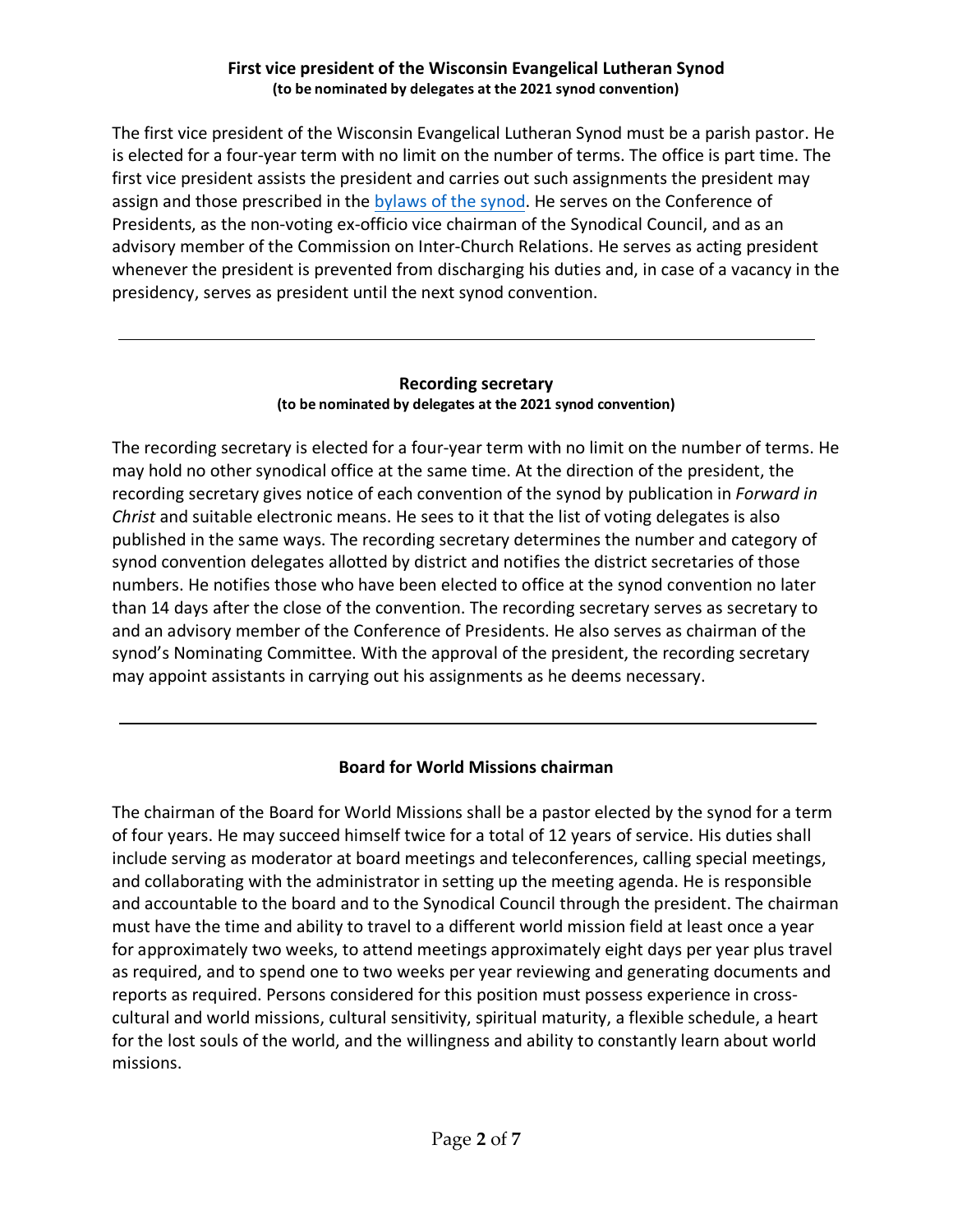### **Board for Home Missions chairman**

<span id="page-2-0"></span>The chairman of the Board for Home Missions (BHM) is to be a parish pastor elected by the synod for a term of four years. He may succeed himself twice for a total of 12 years of service. He helps establish the vision and direction of Home Missions. He chairs all meetings of the Board for Home Missions and the BHM Executive Committee (the group that makes ministry program decisions on behalf of the BHM). In counsel and cooperation with the BHM staff, he produces and executes purposeful agendas for the meetings of the BHM, its executive committee, and the BHM team. He serves on the Synodical Council (SC) and on the Joint Mission Council (JMC). He serves as the official representative of WELS-Canada on the SC. He oversees the work of the Board for Home Missions by reviewing correspondence and regularly counseling with staff. He responds to communications directed to him personally as appropriate or by forwarding to the BHM staff. He represents Home Missions at conventions, conferences, and gatherings as schedule permits (requiring travel involving stays of 32 nights per year, on average). Depending on the availability of the chairman, this position involves another 400 hours per year in preparation and prayer for Home Missions.

## **Board for Ministerial Education member**

All Board for Ministerial Education (BME) members must possess spiritual maturity, be active in their local congregations, be willing to attend local and district conferences and other meetings as representatives of WELS Ministerial Education, and be able to spend approximately three days per year away from home on synodical business. They must have regular, reliable access to high speed Internet for computer communications and must have computer hardware and software in place to send, receive, print, and review documents in any of the formats included in the MS Office Professional software program package (e.g. Word, Excel, PowerPoint, Access, Outlook, and Publisher). BME members are elected for a term of four years and may succeed themselves twice.

A board member will serve Ministerial Education well if he:

- 1. Sees his election or appointment as a privilege and an opportunity to serve the kingdom of Christ with the talents and gifts that his fellow believers have observed in him.
- 2. Avails himself of every opportunity to grow and mature in faith through regular connection with the means of grace in Word and sacrament.
- 3. Reviews often the list of qualifications for Christian leadership and the expectations of Christian leaders recorded in 1 Timothy 3.
- 4. Enters into the role of board member with a sense of accepting a share of the mantle of responsibility for the mission, purpose, and goals of Ministerial Education.
- 5. Feels a compelling desire to make a meaningful contribution in promoting the advancement of ministerial education toward its fullest potential.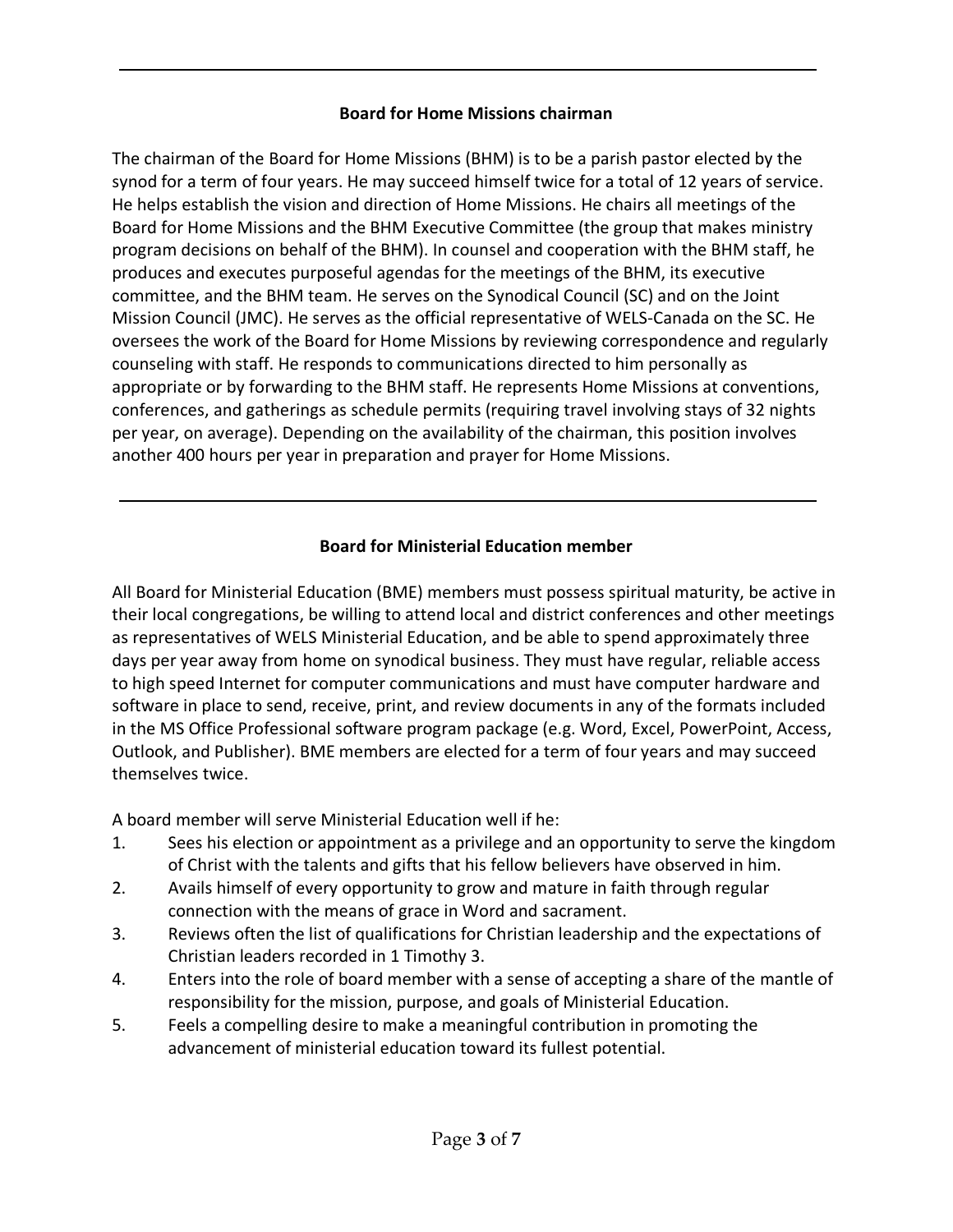- 6. Makes a commitment to grow in his understanding of the complex workings of ministerial education through attendance and participation at board and committee meetings and through appropriate personal inquiry.
- 7. Is dedicated to the mission and purpose of ministerial education to the point of personal sacrifice.
- 8. Assigns among the competing interests of his own life a high priority to serving the Ministerial Education area of ministry.
- 9. Is willing to support Ministerial Education and the schools that make up the ministerial school system through personal generosity and through a willingness to enlist the support of others, being secure in the belief that the worth of what Ministerial Education accomplishes through its graduates and the impact of their ministry on the world are deserving of consideration by anyone.
- 10. Believes that any notion of honor associated with being a board member results from effective service to the BME and, most important, faithful service to our Lord.
- 11. Seeks to inspire by personal example an enthusiasm in others to join in support of ministerial education.
- 12. Understands that the authority of a board member lies only in the right to vote at meetings and that the board has employed and vested in the administrative staff the authority to administer the Ministerial Education area of ministry.
- 13. Understands that loyal support of the administrators of the BME office and the ministerial schools, for so long as they serve as such, is fundamental to the success and progress of ministerial education.

Each member of the Board for Ministerial Education should expect to:

- 1. Receive a clear picture of his role and responsibilities prior to agreeing to stand for election or to accept appointment to serve on the BME. A job description should be available to nominating committees and the synod presidium during the nominating process.
- 2. Receive a comprehensive orientation and introduction to WELS Ministerial Education, its staff, and other members of the BME.
- 3. Be asked to accept responsibilities that are important to the Ministerial Education area of ministry and appropriate to the abilities and interests of the BME member.
- 4. Serve on one or more committees of the BME that are of interest to the new member and of service to ministerial education.
- 5. Have questions and requests responded to promptly and thoroughly by the administrator or chairman of the BME or the appropriate member of a WELS ministerial school.
- 6. Be taken seriously by other BME members and staff when making suggestions or providing information.
- 7. Be provided thorough, ongoing orientation as a continuing member to enable him to succeed in accomplishing all tasks and meeting responsibilities.
- 8. Receive board meeting materials one week in advance of all meetings.
- 9. Receive essential information about the BME and each ministerial school's mission, vision, goals, activities, objectives, budgets, and financial position and be kept informed about the status and progress of each.
- 10. Have his time commitment respected and maximized.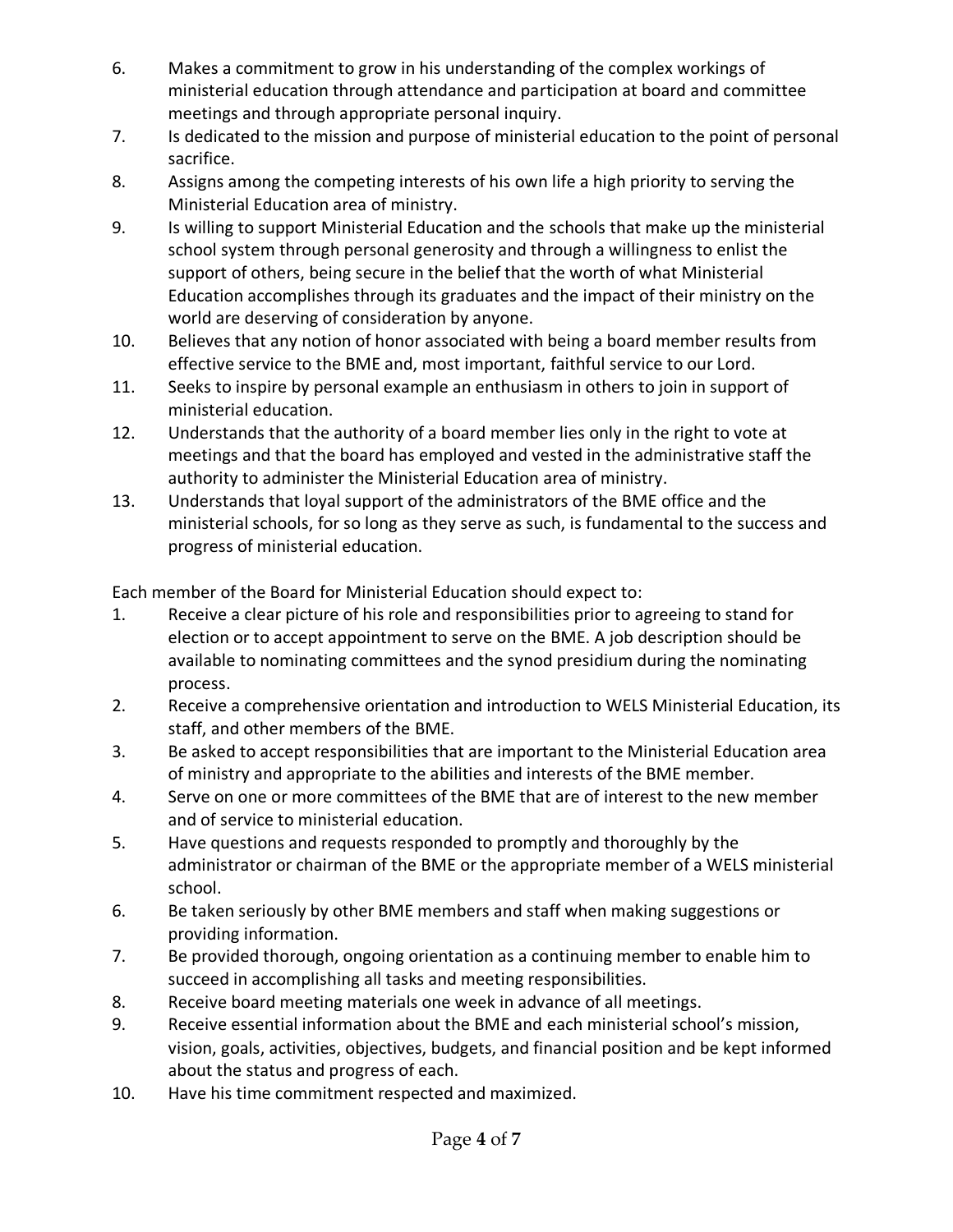- <span id="page-4-0"></span>11. Receive regular communications and reports from the administrator or BME chairman necessary to monitor the progress toward key institutional objectives.
- 12. Be given appropriate thanks and recognition for his voluntary service and philanthropic support.
- 13. Be consulted with by the executive committee regarding the performance of the BME administrator.
- 14. Know that the BME will remove members in an appropriate way who are not fulfilling their responsibilities.
- 15. Be asked to evaluate the overall BME's performance and his individual performance on the BME annually.
- 16. Be asked annually, in a personalized manner, to provide financial support for WELS Ministerial Education in general and for the ministerial schools in particular.
- 17. Receive invitations to the ministerial schools' special events held locally or in one's own geographic area.
- 18. Be asked to speak in WELS settings (e.g. congregations, conferences, conventions, retreats) about the positive contribution being made by the ministerial schools.

# **Ministerial school governing board chairman**

The chairman of a ministerial school governing board must be a parish pastor. He serves a fouryear term and may succeed himself twice. The chairman represents his school on the Board for Ministerial Education (BME) as a voting member.

In his role as governing board chairman, he presides over the meetings of his school's governing board, sees to it that an agenda is prepared for all meetings, serves as the chairman of his governing board's executive committee, and is responsible for determining that his school's president discharges his responsibilities properly and is functioning within the framework of his position description. He meets or communicates weekly with the school president and functions as the governing board's representative at official school events (e.g. opening service, anniversary celebrations, graduation).

In his role as his school's voting representative on the Board for Ministerial Education, he is expected to attend all BME meetings (usually one day of meetings in the Midwest annually).

He will spend approximately 20 days per year away from home on synodical or school business. He must have regular, reliable access to high speed Internet for computer communications and must have computer hardware and software in place to send, receive, print, and review documents in any of the formats included in the MS Office Professional software program package (e.g. Word, Excel, PowerPoint, Access, Outlook, and Publisher).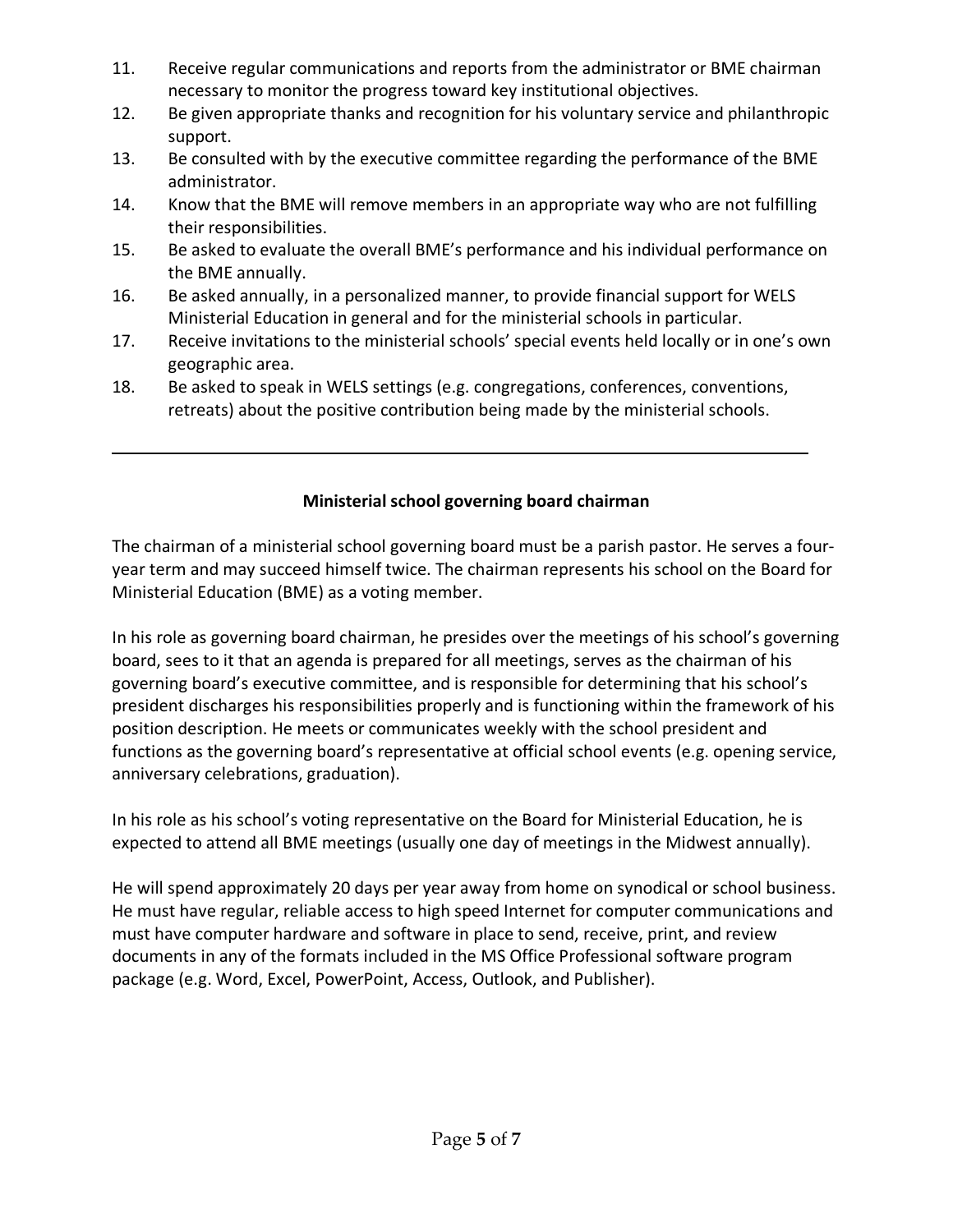### **Commission on Evangelism chairman**

<span id="page-5-0"></span>The chairman of the Commission on Evangelism (COE) shall possess a deep love for Jesus and a great desire to help WELS congregations seize every opportunity to evangelize lost souls. The chairman will work together with members of the commission to help establish vision and direction for the commission's work. He will operate in close association with the commission's director to carry out the mission and objectives of the COE, including equipping and encouraging the 12 district evangelism commissions. He is responsible for moderating the meetings and teleconferences of the commission. The Commission on Evangelism chairman is elected by the synod for a term of four years and may succeed himself twice.

### **Commission on Lutheran Schools chairman**

The chairman of the Commission on Lutheran Schools should be knowledgeable in educational ministries, including early childhood ministries, Lutheran elementary schools, and Lutheran high schools. The chairman is responsible for chairing one or more face-to-face commission meetings and several teleconferences each year. The chairman will work in close association with the commission's director, associate director, national coordinator for early childhood ministries, and executive committee. He will serve a term of four years and may succeed himself twice. Candidates for the position of chairman of the Commission on Lutheran Schools must be spiritually mature, possess a deep love for Christian education, and have experience in WELS educational ministries

## **Board of Appeals member**

The synod's Board of Appeals is composed of 10 members: a chairman (must be a pastor), three pastors, three teachers, and three laymen. Members' terms are six years, and members may succeed themselves once. Members of the Board of Appeals may hold other elected or appointed offices. A five-person Board of Appeals panel—the chairman or his designee plus four board members selected by the chairman—is formed to decide each appeal. The decision of a Board of Appeals panel is the final disposition of any appeal.